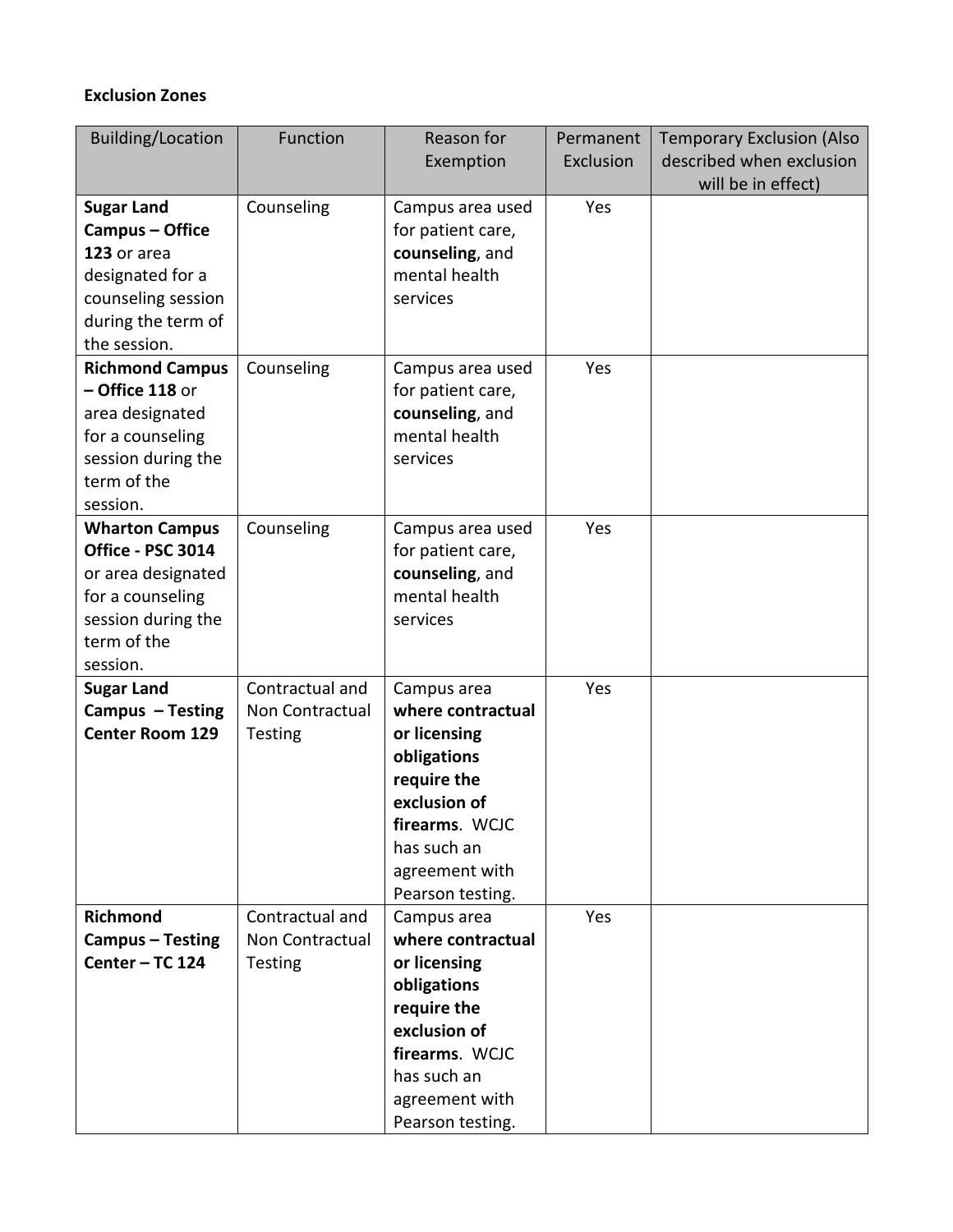| <b>Building/Location</b>                              | Function                                                                                                                       | Reason for<br>Exemption                                                                                                                                               | Permanent<br>Exclusion | <b>Temporary Exclusion (Also</b><br>described when exclusion<br>will be in effect)                                                                                                       |
|-------------------------------------------------------|--------------------------------------------------------------------------------------------------------------------------------|-----------------------------------------------------------------------------------------------------------------------------------------------------------------------|------------------------|------------------------------------------------------------------------------------------------------------------------------------------------------------------------------------------|
| Wharton<br>Campus - Testing<br>Center - L202          | Contractual and<br>Non Contractual<br><b>Testing</b>                                                                           | Campus area<br>where contractual<br>or licensing<br>obligations<br>require the<br>exclusion of<br>firearms. WCJC<br>has such an<br>agreement with<br>Pearson testing. | Yes                    |                                                                                                                                                                                          |
| <b>Corbett Field</b><br><b>Baseball Stadium</b>       | Serves as the<br>home field for<br>the WCJC<br><b>Baseball team</b>                                                            | Area used for<br>sporting and/or<br>interscholastic<br>events. Exempt by<br><b>Texas Penal Code</b><br>\$46.035(b) (2).                                               | No                     | Exclusion will be in effect<br>only when a competitive<br>sporting event is held or<br>when an area high school<br>has an officially<br>sanctioned game or<br>match.                     |
| <b>Wharton County</b><br><b>Junior College</b><br>Gym | Serves as the<br>home court for<br>WCJC volleyball<br>team and is also<br>used by area<br>high schools for<br>athletic events. | Area used for<br>sporting and/or<br>interscholastic<br>events. Exempt by<br><b>Texas Penal Code</b><br>\$46.035(b) (2).                                               | No                     | Exclusion will be in effect<br>only when a competitive<br>sporting event is held or<br>when an area high school<br>has an officially<br>sanctioned game or<br>match.                     |
| <b>Kelly Tennis</b><br><b>Center</b>                  | <b>Tennis Courts</b><br>owned by WCJC<br>and located on<br>the college<br>campus                                               | Area used for<br>sporting and/or<br>interscholastic<br>events. Exempt by<br><b>Texas Penal Code</b><br>$§46.035(b)$ (2).                                              | No                     | Exclusion will be in effect<br>only when a competitive<br>sporting event is held or<br>when an area high school<br>has an officially<br>sanctioned game or<br>match.                     |
| <b>Sugar Land</b><br><b>Campus</b>                    | Serves as a<br>meeting room<br>for disciplinary<br>hearings                                                                    | Campus area used<br>for discussions of<br>grievances or<br>disciplinary<br>hearings or<br>meetings.                                                                   | No                     | Temporary location to be<br>used in compliance with<br>regulations. Appropriate<br>signage and notification in<br>compliance with Texas<br>Penal Code Section 30.06<br>will be required. |
| <b>Richmond Campus</b>                                | Serves as a<br>meeting room<br>for disciplinary<br>hearings                                                                    | Campus area used<br>for discussions of<br>grievances or<br>disciplinary<br>hearings or                                                                                | No                     | Temporary location to be<br>used in compliance with<br>regulations. Appropriate<br>signage and notification in<br>compliance with Texas                                                  |